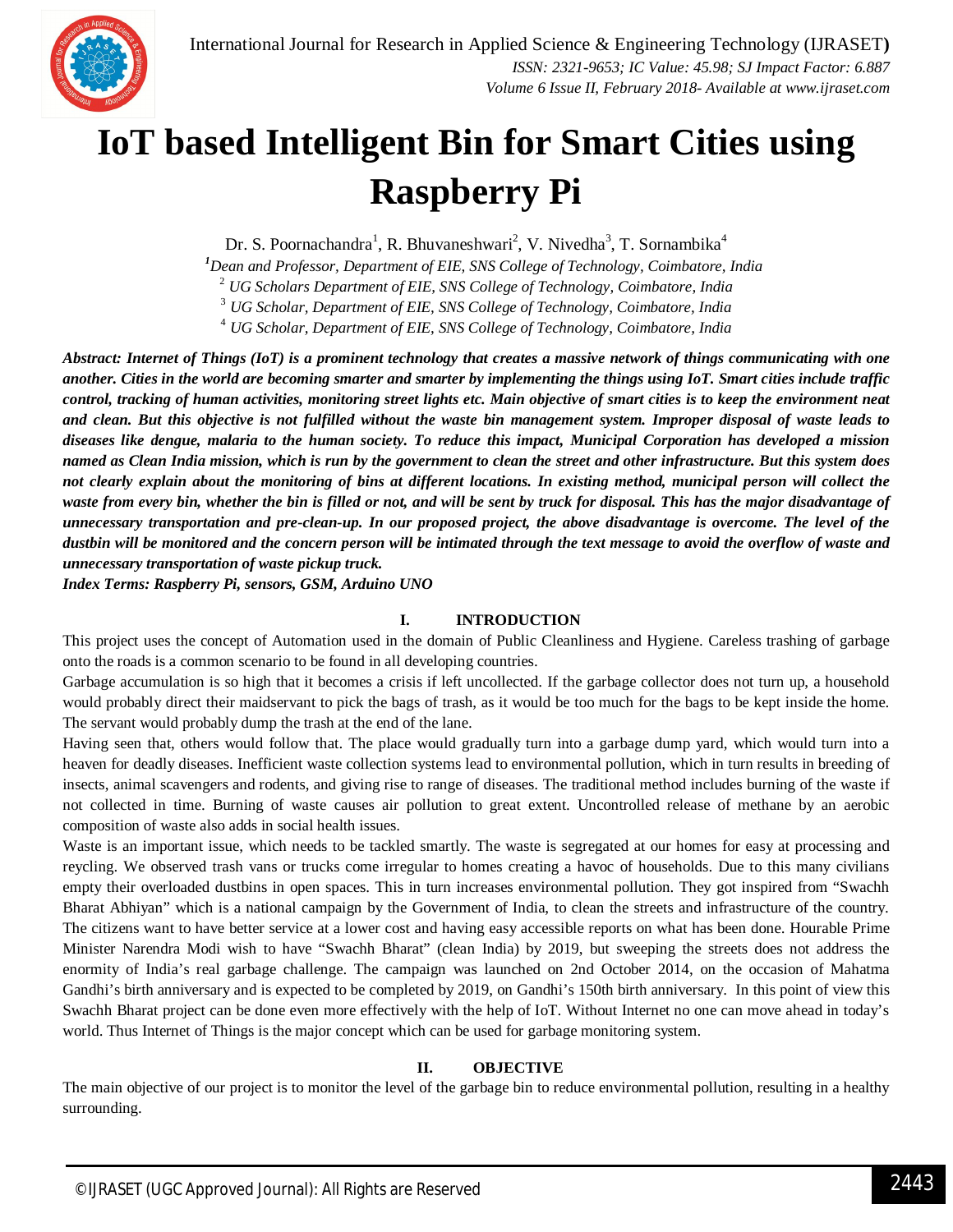

International Journal for Research in Applied Science & Engineering Technology (IJRASET**)**  *ISSN: 2321-9653; IC Value: 45.98; SJ Impact Factor: 6.887*

*Volume 6 Issue II, February 2018- Available at www.ijraset.com*

### **III. PROPOSED MODEL**

#### *A. Block Diagram Explanation*

Garbage management is the assorting, transporting, processing, reusing or eliminating and monitoring garbage materials. Garbage management is very crucial and it has become one of the major issues due to high population density. The proposed project is developed for detecting the level and monitoring the bin frequently.

#### *B. Transmitter*



Figure 1 (a) is the block diagram of the transmitter part of the proposed methodology which explains about the garbage monitoring process. Initially power supply is given to the Microcontroller Arduino Uno. The driver circuit consist of 9V step down transformer. The prime function of step down transformer is to step down 230V AC to 9V AC to avoid the high inrush of current which may damage the circuit. From the transformer the current passes to bridge rectifier to which is the arrangement of four or more diodes in a bridge circuit configuration which provides the same output polarity or either input polarity. It is used for converting Alternating Current input to Direct Current output. Further it has 120μF capacitor which is used in power supplies where they smooth the output of bridge rectifier. A heat sink reduces the heat of the devices temperature at optimal levels. A 50μFcapacitor is used to reduce the noise and an LED is for indication of current passing to the circuit. A GSM Transmitter is connected with the Arduino. Once the threshold value at the sensor is reached the GSM transmits the signal to the receiver part of GSM which is connected to the Raspberry pi.

#### *C. Receiver*



Fig 1(b) Receiver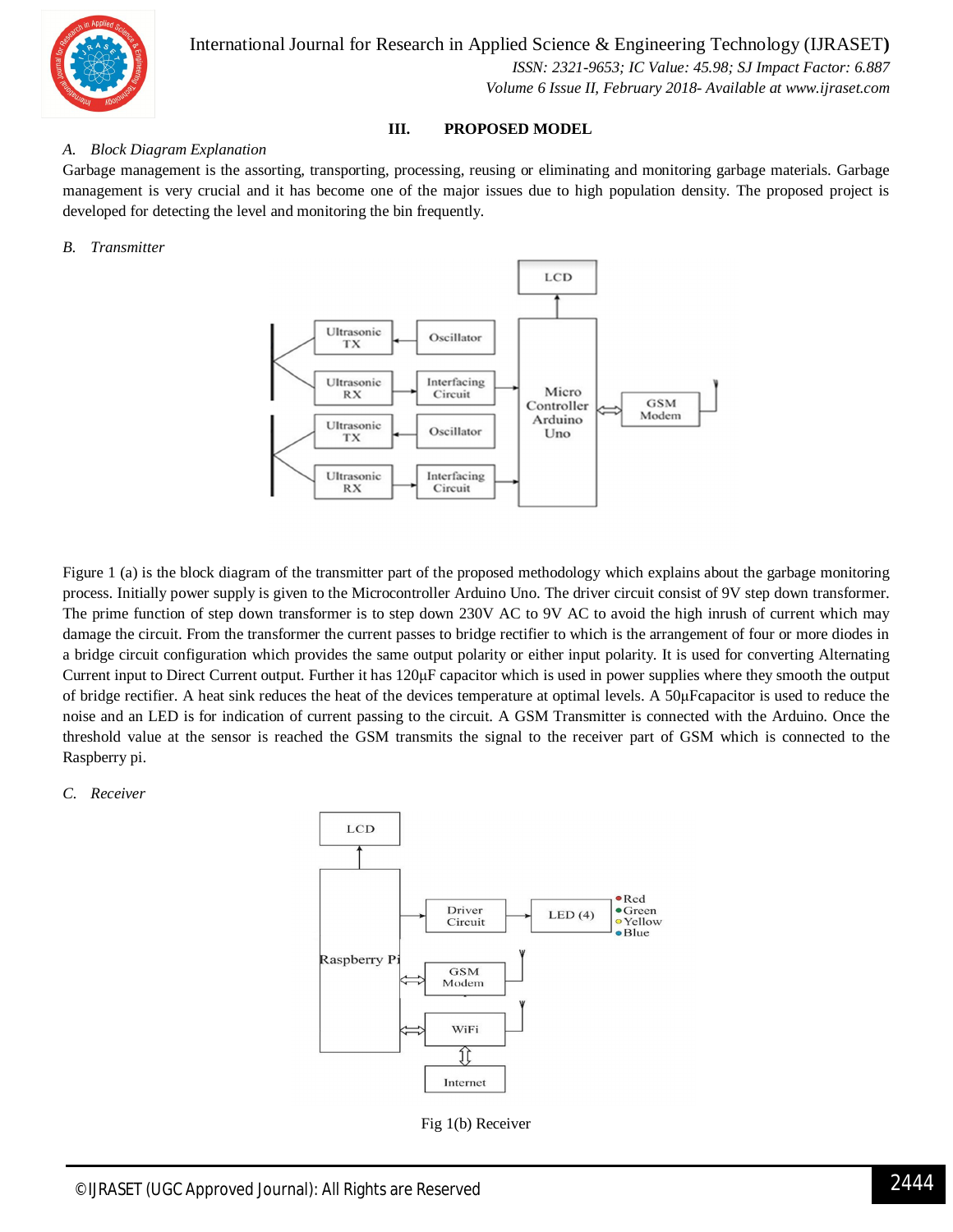

International Journal for Research in Applied Science & Engineering Technology (IJRASET**)**  *ISSN: 2321-9653; IC Value: 45.98; SJ Impact Factor: 6.887 Volume 6 Issue II, February 2018- Available at www.ijraset.com*

Figure 1 (b) is the block diagram of the receiver part of the proposed methodology The receiver part consists of driver circuits which consist of step down transformer, 5V voltage regulator and capacitors. Four LEDs are used to indicate the level of garbage bin. GSM Receiver part is connected to the Raspberry Pi. Once the signal is reached from the transmitter the receiver section sends the message to the municipal authority.

## *D. Algorithm & Explanation*

This is process flow algorithm for our proposed project.

- *1)* Initially the level of the bin will be detected by the ultrasonic sensor
- *2)* The ultrasonic sensor monitor the level of the garbage bin to reach the threshold value
- *3)* When the threshold value is reached the message will be sent to concern municipal authority.
- *4)* The municipal authority will intimate the concern person to clean the garbage that is filled.
- *5)* Then truck reaches the particular location empty the bin.



## **IV. CONCLUSION**

Using the advantages of IoT we proposed system which includes implementation of ultrasonic sensor, Raspberry pi and Web server. This system assures that whenever anyone puts the trash in the dustbin, it automatically intimates the concern Authority. It also helps us to reduce pollution. Implementation of managing the garbage using sensor, Raspberry pi and Web server is displayed in this project. This project gives solution of how garbage management can be achieved. This method helps in keeping the waste bin clean when the bin is completely filled. Hence better facility of collecting garbage and transportation should be provided. Since, this system provides the information when the bin gets completely filled with garbage, it reduces the number of times the arrival of vehicle which collects the garbage. Apart from previous versions our project we have included two gsm modules that pave way for transmission and receiving of signals. This method finally helps in keeping the environment clean. Thus, the garbage collection is made more efficient.

- *A.* If this concept implemented, will reduce the unhygienic conditions and will make the processing of garbage very easy.
- *B.* Need of smart cities concept.
- *C.* Various features such as durability, affordability, prevention against damage and maintenance issues is kept in mind while designing the dustbin. Implementation of these Smart Dustbins can prevent the overflow of garbage along the roadside to a great extent thereby controlling the widespread of many diseases. It can prevent pollution and also prevent the consumption of the spread out garbage by the street animals. This Intelligent Dustbin can contribute a lot towards a clean and hygienic environment in building a smart city.